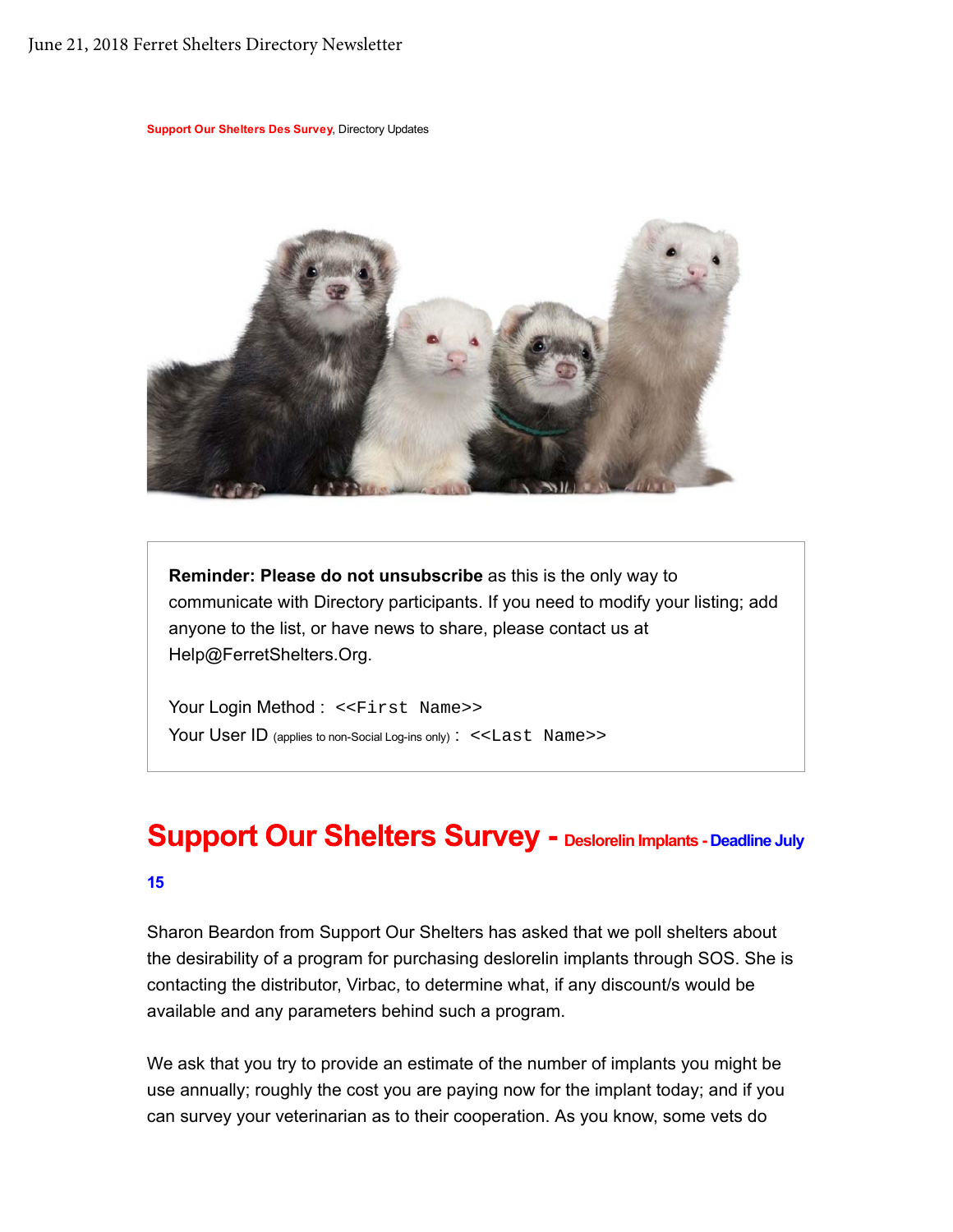should touch base with them if you do the implants with any regularity.

Please get back to Sharon directly with the information at sharon@supportourshelters.org & cc us at help@ferretshetlers.org A quick reply will be most helpful!

## **Shelter Directory User ID Confirmation**

Some listing owners have trouble logging in to renew their listings. As renewals are now yearly, it may be easier to forget your login credentials.

To help, our newsletters, while infrequent, now show you HOW you login. is shown in the meail header and in the grey box above. Here's how to decode it:

If you use a Social Network log-in, you will see the name of the Social Network as your First Name in the email header and as your Login Method in the newsletter grey box: Facebook; Wordress. Google; etc.

"Last Name" in the email address has been set to show what you selected as your User ID. *NOTE: User ID's are ONLY USED TO LOGIN IF YOU DO NOT USE A SOCIAL MEDIA LOGIN.* For those with Social Media login, it only serves as a means of identifying you within the system.

Login for those who use a Social Media log-in is very easy. You just click on the Social Media icon on the login page. Do that first BEFORE you renew; then click on the renewal link in the renewal email. Any change you make to your email or password on Facebook, Twitter, Wordpress, etc is all magically handled behind the scenes. The Directory sees nothing. It is all secure. You only need to contact us if you CLOSE that Social Media account to set up a new id/password.

For everyone else: You will login with your User ID and your password. If you loose your password, you will have to ask the system to reset it via the "Lost Your Password" link. I cannot access your old one.

PLEASE do not re-register! If you do you will need to create a new User ID as you will not be able to "see" your old account. It has NOT disappeared! It's just hidden. Contact me at help@ferretshelters.org or on Facebook for help.

Reminder: There can only be one ID per listing. If you want to have additional people added to the directory, we can arrange it. However, it only adds them to this